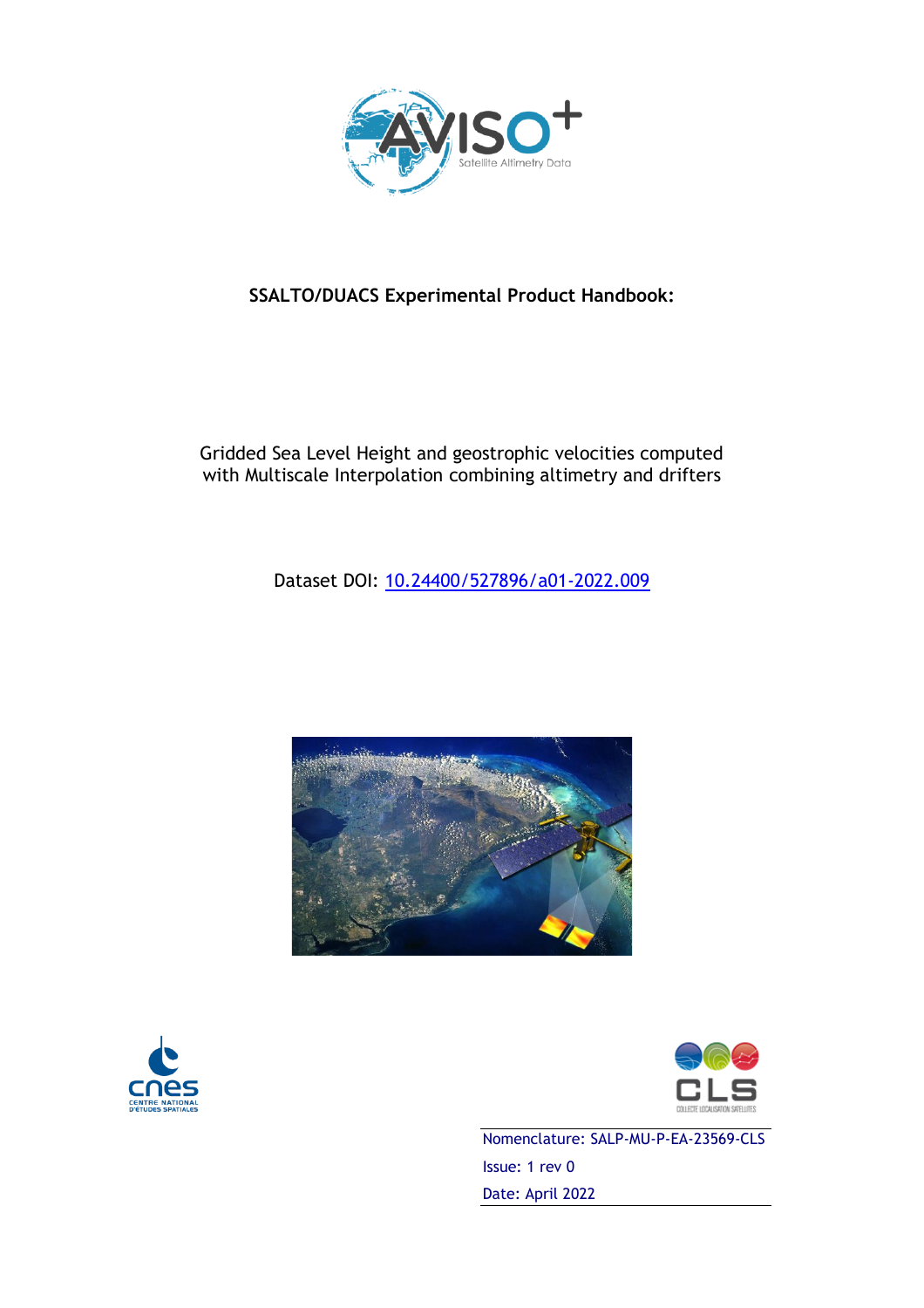| <b>Chronology Issues:</b> |            |              |                                                 |
|---------------------------|------------|--------------|-------------------------------------------------|
| lssue:                    | Date:      | Validated by | Reason for change:                              |
| 1.0                       | 2022/04/18 |              | Creation of the document from existing document |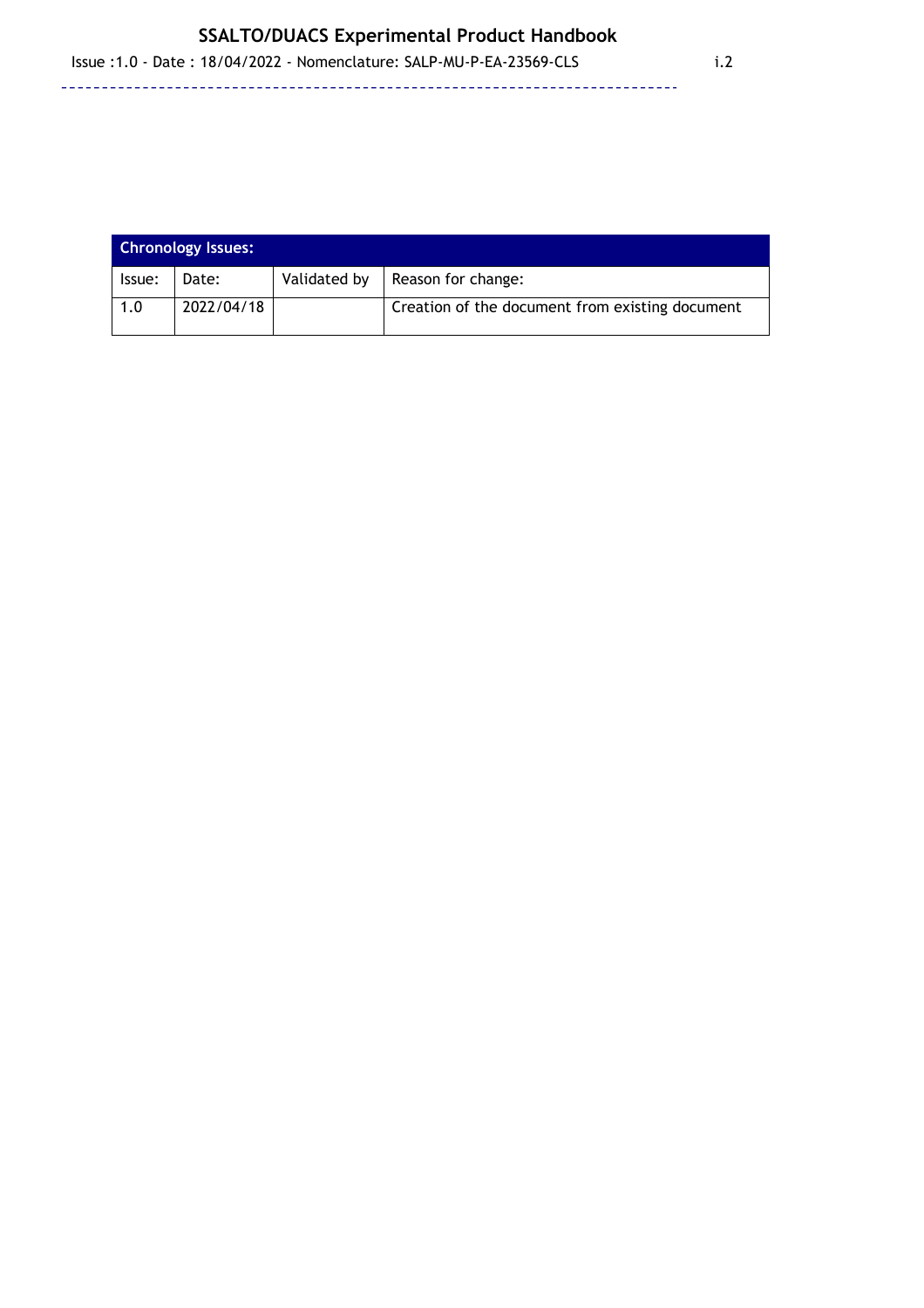Issue :1.0 - Date : 18/04/2022 - Nomenclature: SALP-MU-P-EA-23569-CLS i.3

#### **List of Acronyms:**

| ADT             | Absolute Dynamic Topography                                                            |
|-----------------|----------------------------------------------------------------------------------------|
| Aviso+          | Archiving, Validation and Interpretation of Satellite Oceanographic<br>data            |
| <b>CMEMS</b>    | <b>Copernicus Marine Environment Monitoring Service</b>                                |
| Cnes            | Centre National d'Etudes Spatiales                                                     |
| <b>DUACS</b>    | Data Unification and Altimeter Combination System                                      |
| <b>ECMWF</b>    | European Centre for Medium-range Weather Forecasting                                   |
| <b>ESA</b>      | European Space Agency                                                                  |
| <b>EUMETSAT</b> | European Organisation for the Exploitation of Meteorological<br><b>Satellites</b>      |
| L <sub>3</sub>  | Level-3 products (along-track)                                                         |
| L4              | Level 4 products (gridded)                                                             |
| <b>MIOST</b>    | Multiscale Interpolation Ocean Science Topography                                      |
| <b>SALP</b>     | Service d'Altimétrie et de Localisation Précise                                        |
| SAR(M)          | Synthetic Aperture Radar (Mode)                                                        |
| Ssalto          | Segment Sol multimissions d'ALTimétrie, d'Orbitographie et de localisation<br>précise. |
| <b>SLA</b>      | Sea Level Anomaly                                                                      |
| <b>SSH</b>      | Sea Surface Height                                                                     |
|                 |                                                                                        |

--------------

<u> - - - - - - - -</u>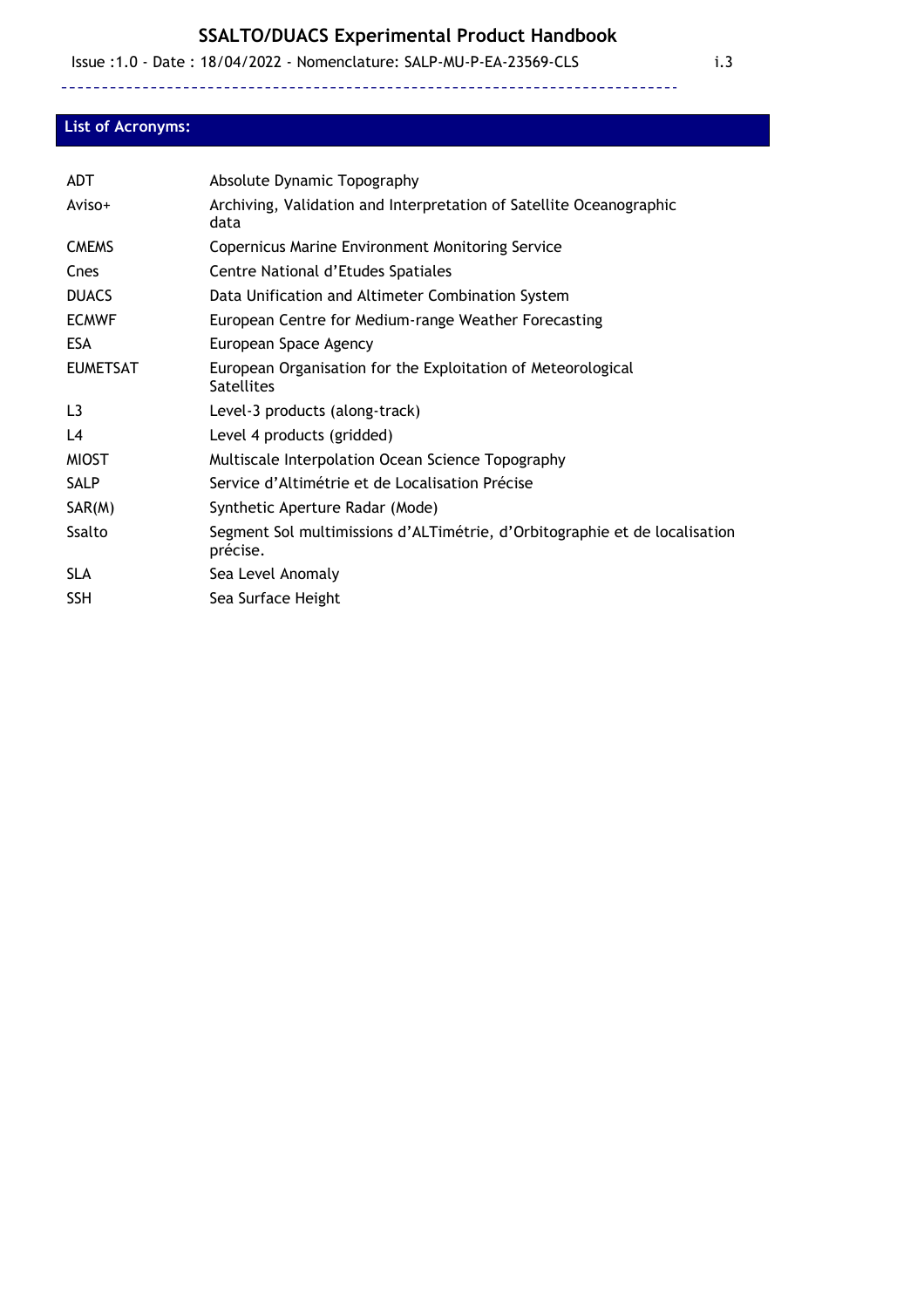--------------------------------

 Issue :1.0 - Date : 18/04/2022 - Nomenclature: SALP-MU-P-EA-23569-CLS i.4 -------------------------------------

## **Contents**

| 1                       |     |                                                                      |  |
|-------------------------|-----|----------------------------------------------------------------------|--|
|                         |     |                                                                      |  |
|                         | 1.1 |                                                                      |  |
|                         |     |                                                                      |  |
| $2^{\circ}$             |     | Gridded products obtained with Multiscale Interpolation  2           |  |
|                         | 2.1 |                                                                      |  |
|                         |     |                                                                      |  |
| 3 <sup>7</sup>          |     |                                                                      |  |
| $\overline{\mathbf{4}}$ |     |                                                                      |  |
| 5                       |     |                                                                      |  |
|                         | 5.1 | Gridded Sea Level Anomalies computed with Multiscale Interpolation 9 |  |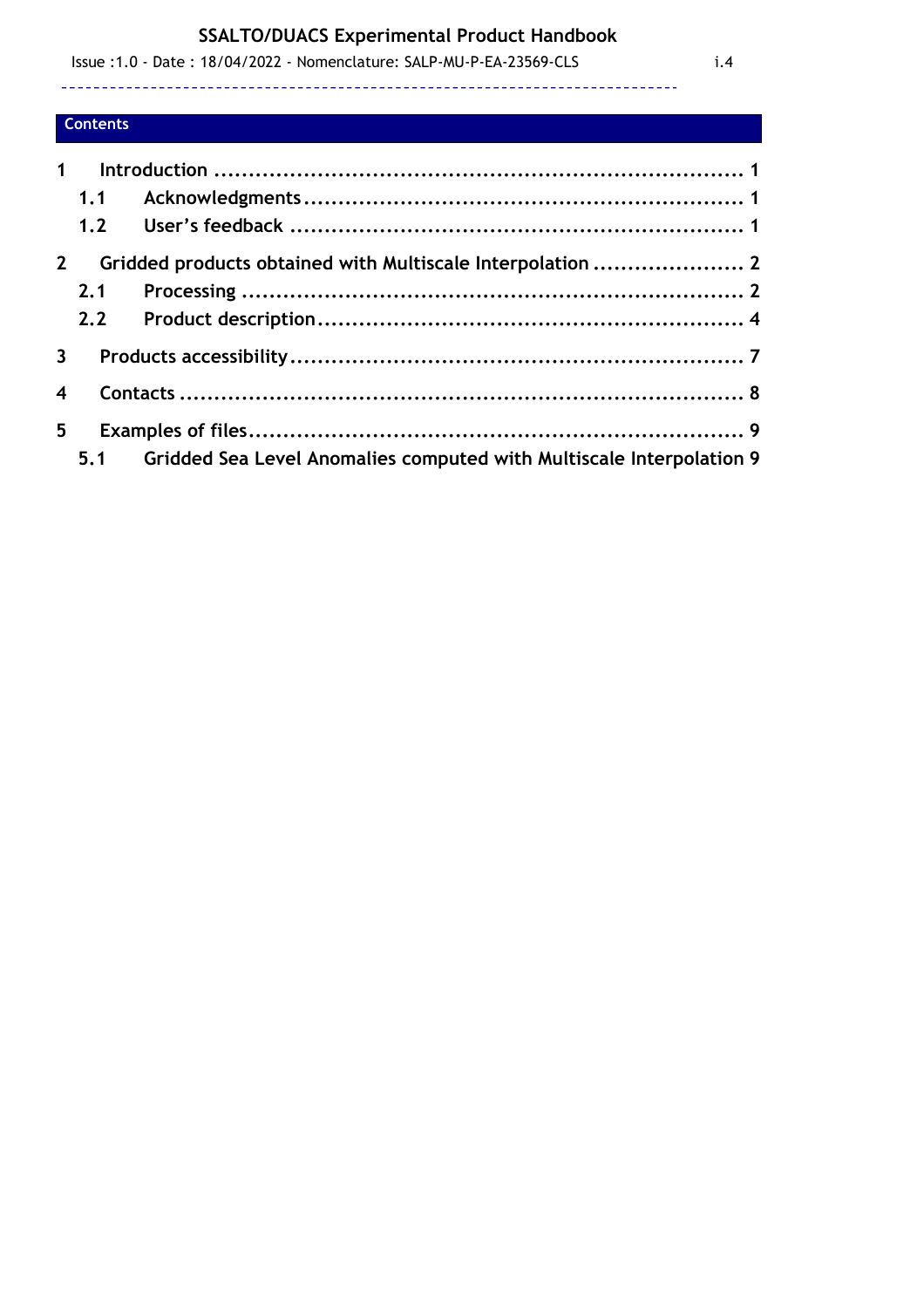Issue : 1.0 - Date : 18/04/2022 - Nomenclature: SALP-MU-P-EA-23569-CLS 1 

### **1 Introduction**

<span id="page-4-0"></span>---------

For 20 years, the DUACS system has been producing, as part of the CNES/SALP project, the Copernicus Marine Environment and Monitoring Service (CMEMS) and the Copernicus Climate Change Service (C3S), high quality multimission altimetry Sea Level products for oceanographic applications, climate forecasting centers, geophysic and biology communities... While the operational production of the Sea Level along track and maps is now generated as part as CMEMS and C3S, the development of a new experimental DUACS products started mid 2016 at CNES **aiming at improving the resolution of the current products and designing new products**. Using the global Synthetic Aperture Radar mode (SARM) coverage of Sentinel3A/B and optimizing the LRM altimeter processing (retracking, editing, ...) will notably allow us to fully exploit the fine-scale content of the altimetric missions. Thanks to this increase of real time altimetry observations, we will also be able to improve Level-4 products by combining these new Level-3 products and new mapping methodology, such as dynamic interpolation or multiscale and multivariate interpolation. Finally, these improvements will benefit to downstream products: geostrophic currents, Lagrangian products, eddy atlas…

This document describes the Gridded (level4) Sea Level Heights and geostrophic velocities computed with Multiscale & Multivariate interpolation for the global ocean. This product takes input data from remote sensing or in situ observations, which are summarized in Table 1.

## <span id="page-4-1"></span>**1.1 Acknowledgments**

When using the experimental SSALTO/DUACS experimental products, please cite: "Those products were processed by SSALTO/DUACS and distributed by AVISO+ (https://www.aviso.altimetry.fr) with support from CNES. DOI: 10.24400/527896/a01-2022.009"

#### <span id="page-4-2"></span>**1.2 User's feedback**

The product is an experimental product. Therefore, each and every question, comment, example of use, and suggestion will help us improve the product. You're welcome to ask or send them to [aviso@altimetry.fr](mailto:aviso@altimetry.fr) .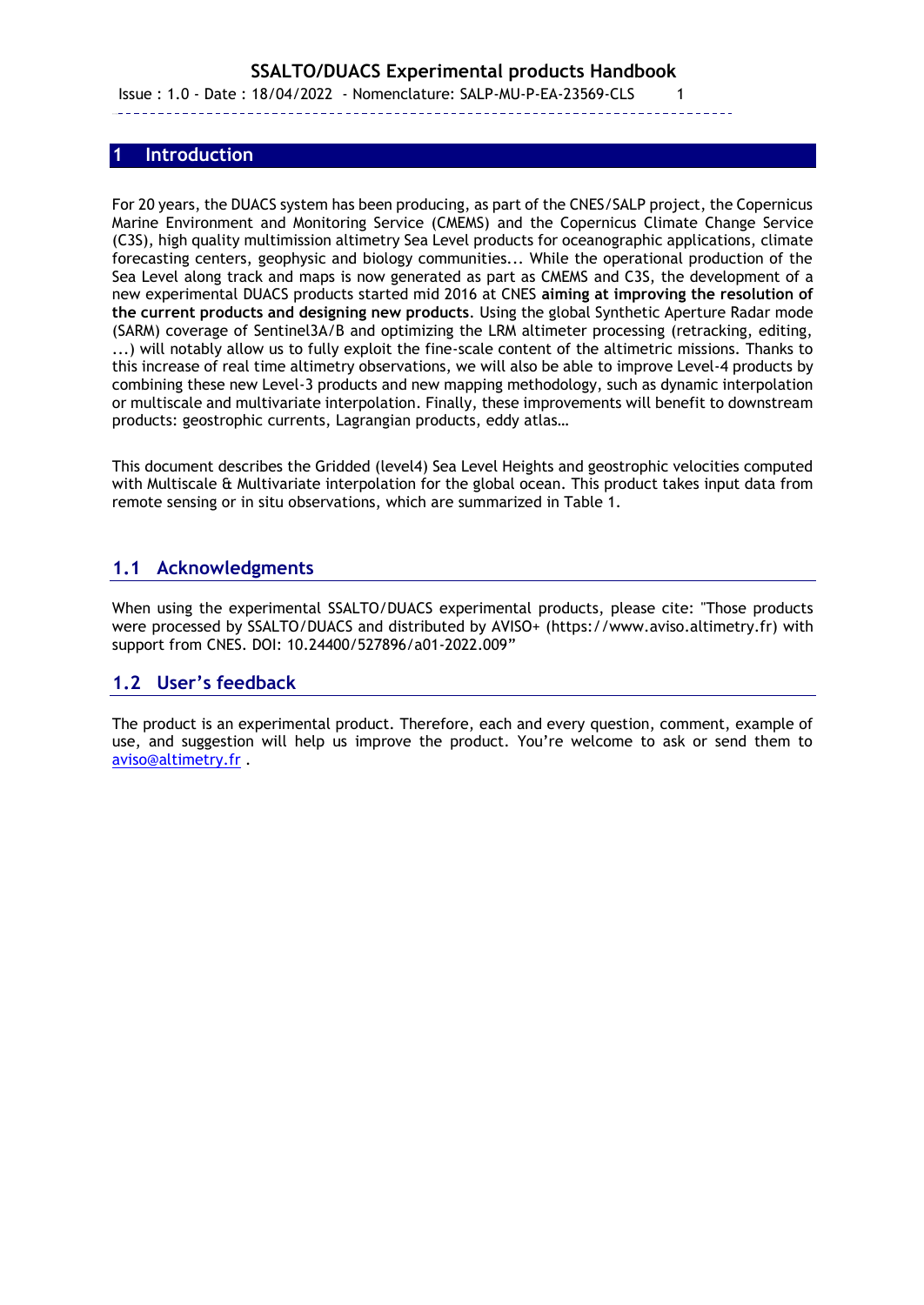Issue : 1.0 - Date : 18/04/2022 - Nomenclature: SALP-MU-P-EA-23569-CLS 2

---------

#### <span id="page-5-0"></span>**2 Gridded products obtained with Multiscale Interpolation**

Those products are distributed in version 01\_00.

It is foreseen to deliver new versions of some products: for any new future version delivered, you will be informed via the AVISO+ user service, by email and on the website. The version number is indicated in the ftp folder and in the file ('product\_version' attribute).

## <span id="page-5-1"></span>**2.1 Processing**

## **2.1.1 Input data**

The input data used to compute the gridded products obtained with Multiscale & Multivariate Interpolation Ocean Science Topography (MIOST) are the along-track (or Level-3) SEA LEVEL products delivered by the Copernicus Marine Service (CMEMS, [http://marine.copernicus.eu/\)](http://marine.copernicus.eu/) for satellites OSTM/Jason-2, Jason-3, SARAL/AltiKa, Cryosat-2, HaiYang-2A, HaiYang-2B, Copernicus Sentinel-3A&B as described in Taburet et al. (2021), specific along-track (or Level-3) SEA LEVEL products in Arctic leads (Prandi et al., 2021) delivered by AVISO+ and SVP drifter's data (Etienne et al., 2021).

| Input products                         | <b>Altimeter</b><br>mission      | Name of product                                                                                                                                                                                                                                                              | <b>Name of dataset</b>                                   | <b>Variable used</b>                         |
|----------------------------------------|----------------------------------|------------------------------------------------------------------------------------------------------------------------------------------------------------------------------------------------------------------------------------------------------------------------------|----------------------------------------------------------|----------------------------------------------|
|                                        | OSTM/Jason-2                     | <b>CMEMS</b> products:<br>SEALEVEL_GLO_P<br>HY_L3_MY_008_0<br>62                                                                                                                                                                                                             | cmems_obs-sl_glo_phy-ssh_my_j2-<br><b>I3-duacs_PT1S</b>  | sla_unfiltered                               |
|                                        | SARAL/AltiKa                     |                                                                                                                                                                                                                                                                              | cmems_obs-sl_glo_phy-ssh_my_alg-<br>l3-duacs_PT1S        |                                              |
|                                        | Cryosat-2                        |                                                                                                                                                                                                                                                                              | cmems_obs-sl_glo_phy-ssh_my_c2-<br><b>I3-duacs_PT1S</b>  |                                              |
| <b>Altimetry</b>                       | HaiYang-2A                       |                                                                                                                                                                                                                                                                              | cmems_obs-sl_glo_phy-ssh_my_h2a-<br>13-duacs_PT1S        |                                              |
| global<br>products                     | HaiYang-2B                       |                                                                                                                                                                                                                                                                              | cmems_obs-sl_glo_phy-ssh_my_h2b-<br>13-duacs PT1S        |                                              |
|                                        | $Jason-3$                        |                                                                                                                                                                                                                                                                              | cmems_obs-sl_glo_phy-ssh_my_j3-<br>l3-duacs_PT1S         |                                              |
|                                        | Copernicus<br>Sentinel-3A        |                                                                                                                                                                                                                                                                              | cmems_obs-sl_glo_phy-ssh_my_s3a-<br><b>I3-duacs_PT1S</b> |                                              |
|                                        | Copernicus<br>Sentinel-3B        |                                                                                                                                                                                                                                                                              | cmems_obs-sl_glo_phy-ssh_my_s3b-<br>13-duacs_PT1S        |                                              |
| <b>Drifters</b>                        | <b>AOML</b>                      | <b>CMEMS</b> product:<br>INSITU_GLO_UV_L<br>2_REP_OBSERVATI<br>ONS_013_044                                                                                                                                                                                                   | drifter                                                  | Zonal and<br>Meridional<br><b>Velocities</b> |
|                                        | SARAL/AltiKa                     | L3 products delivered by AVISO+:<br>https://www.aviso.altimetry.fr/en/data/products/sea-<br>surface-height-products/regional/arctic-ocean-sea-level-<br>heights.html<br>except with some differences as described in Ballarotta<br>et al. (in prep) and Prandi et al., 2021. |                                                          |                                              |
| <b>Arctic leads</b><br><b>products</b> | Cryosat-2                        |                                                                                                                                                                                                                                                                              |                                                          | sla_unfiltered                               |
|                                        | <b>Copernicus</b><br>Sentinel-3A |                                                                                                                                                                                                                                                                              |                                                          |                                              |

**Table 1: List of input data and their definition.**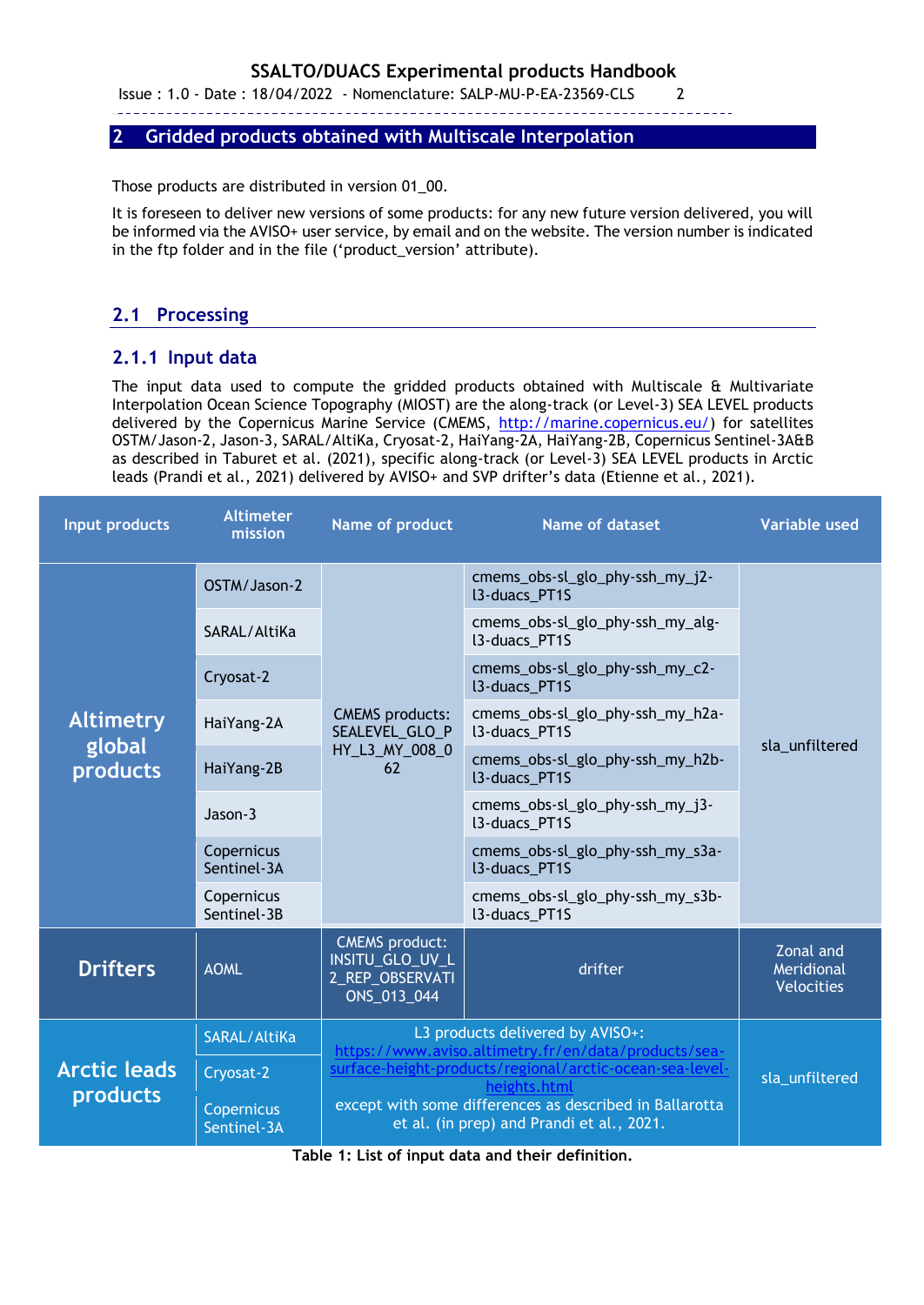Issue : 1.0 - Date : 18/04/2022 - Nomenclature: SALP-MU-P-EA-23569-CLS 3

## ---------

## **2.1.2 Processing**

The Multiscale & Multivariate Interpolation (MIOST) merges along-track ocean altimetry and ocean surface current data into continuous maps in time and space. Like the DUACS mapping system, it is based on a linear optimal interpolation scheme, with a different level of covariance function definitions. For this experimental product, we have considered covariance functions representative of the mesoscale geostrophic variability as well as covariance functions representative of Equatorial waves (Tropical Instability Waves and Poincaré Waves) withing the 10°S and 10°N band.

The method and assessment results (obtained within an Observing Simulation System Experiment framework) are described in Ubelmann et al. (2021). The method and assessment results for experimental gridded products described here are presented in Ballarotta et al. (in prep).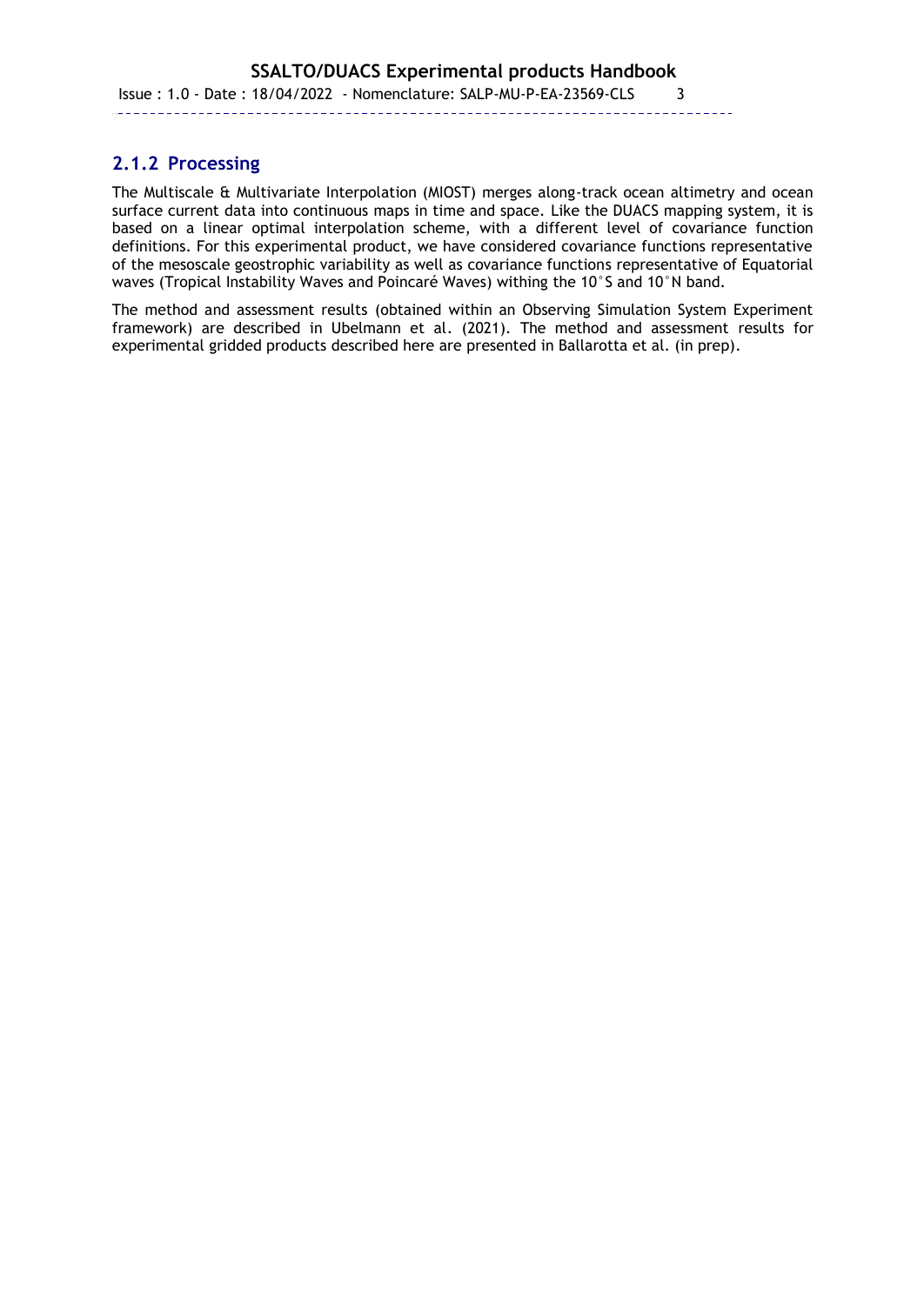Issue : 1.0 - Date : 18/04/2022 - Nomenclature: SALP-MU-P-EA-23569-CLS 4

### <span id="page-7-0"></span>**2.2 Product description**

---------

## **2.2.1 Geographical characteristics**

The MIOST gridded products cover the entire global ocean. Boundaries have been defined as follows:

| <b>Area</b>   | Geographical coverage                                  | <b>Spatial resolution</b> |
|---------------|--------------------------------------------------------|---------------------------|
| <b>Global</b> | $80^\circ$ S-0 $^\circ$ W/90 $^\circ$ N-360 $^\circ$ E | $1/10^{\circ}$            |

**Table 2.** Geographical characteristics of gridded SLA computed with MIOST.



**Figure 1: Gridded Sea Level Heights computed with (left) Duacs global product and (right) Miost combining altimetry and drifters**

## **2.2.2 Temporal availability**

One file per day is delivered.

| <b>area</b>   | <b>Start dates</b> | <b>End dates</b> |
|---------------|--------------------|------------------|
| <b>Global</b> | 2016/07/01         | 2020/06/30       |

**Table 3** Temporal availability of gridded SLA with MIOST Interpolation.

## **2.2.3 Nomenclature**

This is the generic model of filename :

#### **dt\_<zone>\_allsat\_phy\_<begin\_date>\_ <prod\_date>.nc**

The products name components are:

- The type of data timeliness dt=delayed-time
- <zone>=area
- allsat means that all the available missions are taken into account.
- The begin and production dates of the data: <br/>begin\_date>\_<prod\_date>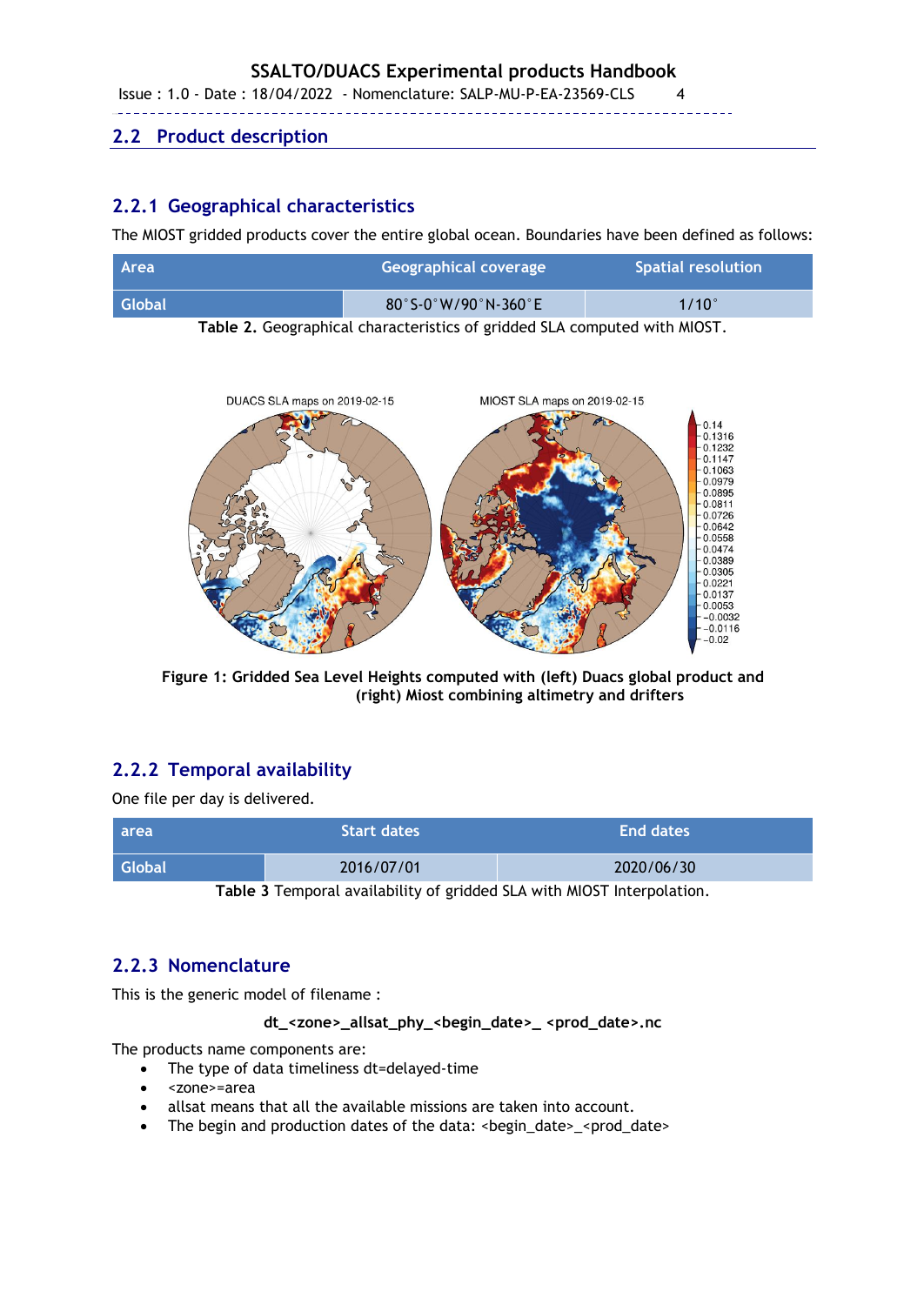Issue : 1.0 - Date : 18/04/2022 - Nomenclature: SALP-MU-P-EA-23569-CLS 5

#### ---------

### **2.2.4 Format**

All the products are distributed in NetCDF with norm CF.

NetCDF (Network Common Data Form) is an open source, generic and multi-platform format developed by Unidata. An exhaustive presentation of NetCDF and additional conventions is available on the following web site:

[http://www.unidata.ucar.edu/packages/netcdf/index.html.](http://www.unidata.ucar.edu/)

All basic NetCDF conventions are applied to files.

Additionally the files are based on the attribute data tags defined by the Cooperative Ocean/Atmopshere Reasearch Data Service (COARDS) and Climate Forecast (CF) metadata conventions. The CF convention generalises and extends the COARDS convention but relaxes the COARDS constraints on dimension and order and specifies methods for reducing the size of datasets. A wide range of software is available to write or read NetCDf/CF files. API made available by UNIDATA [\(http://www.unidata.ucar.edu/software/netcdf\)](http://www.unidata.ucar.edu/software/netcdf):

- C/C++/Fortran
- Java
- MATLAB, Objective-C, Perl, Python, R, Ruby, Tcl/Tk.

## 2.2.4.1 Dimensions

The defined dimensions are:

- time: number of grids in current file (one grid for one day).
- **Latitude :** number of grid points in latitude
- **Longitude :** number of grid points in longitude
- Nv: for graphical needs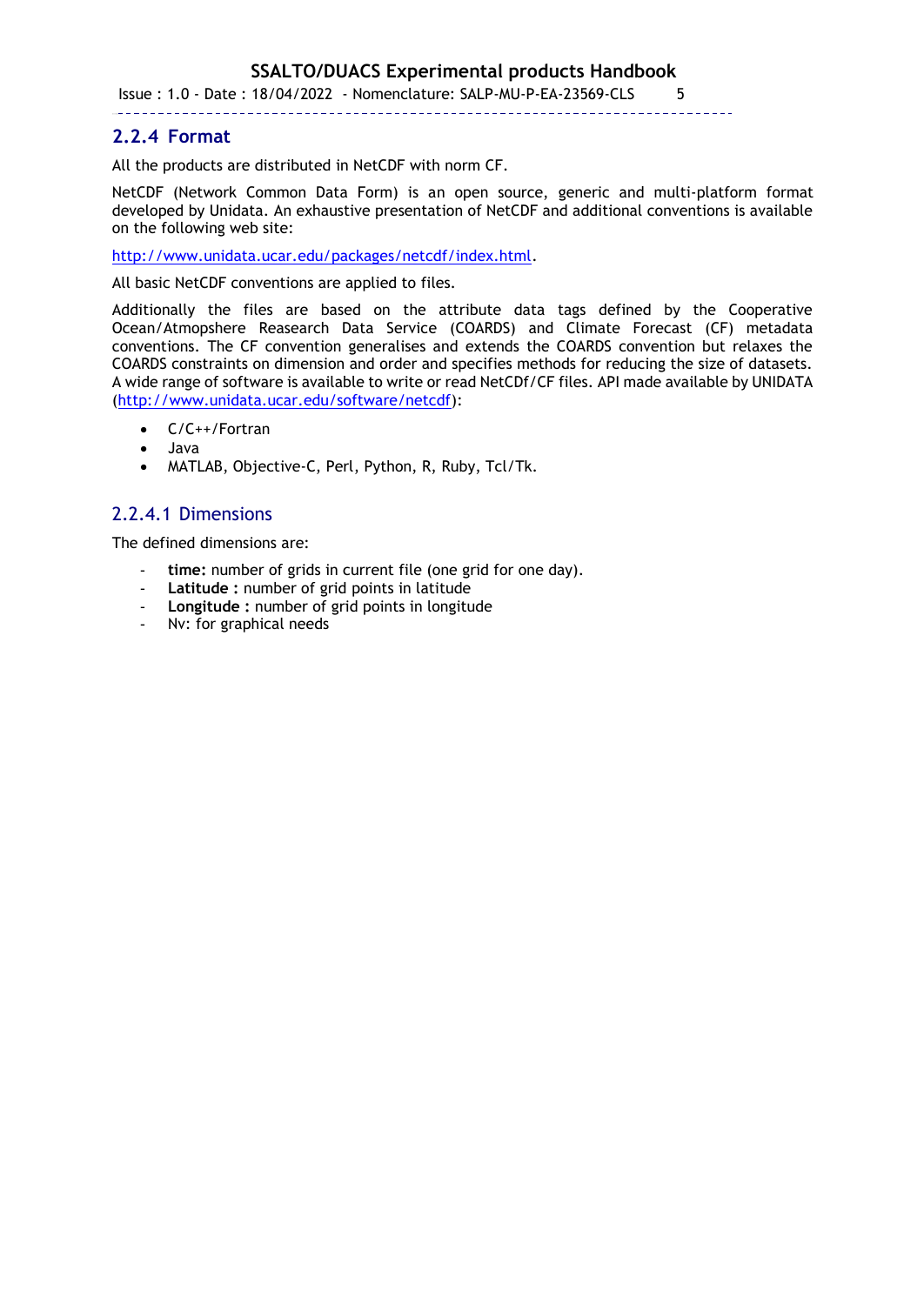Issue : 1.0 - Date : 18/04/2022 - Nomenclature: SALP-MU-P-EA-23569-CLS 6

## 2.2.4.2 Data Handling Variables

---------

**Name of variable Type Content Unit time float Time of measurements** days since 1950-01-01 00:00:00 UTC **latitude float** Latitude value of measurements **degrees** north **longitude degrees\_east** float Longitude value of measurements and the degrees\_east lat**\_bnds** float latitude values at the north and south bounds of degrees\_north<br>each pixel. **lon\_bnds** float longitude values at the north and south bounds degrees\_east of each pixel. **sla int** Sea Level Anomaly relative to a mean sea surface Meters **adt** int Absolute dynamic topography meters meters **ugosa** int Geostrophic velocity anomalies: zonal component meters/second **vgosa int** Geostrophic velocity anomalies: meridian component meters/second **ugos** int Absolute geostrophic velocity: zonal component" meters/second **vgos** int Absolute geostrophic velocity: meridian component" meters/second

You will find hereafter the definitions of the variables defined in the product:

**Table 4**. Overview of data handling variables in gridded NetCDF file.

## 2.2.4.3 Attributes

Additional attributes may be available in files. They are providing information about the type of product or the processing and parameter used.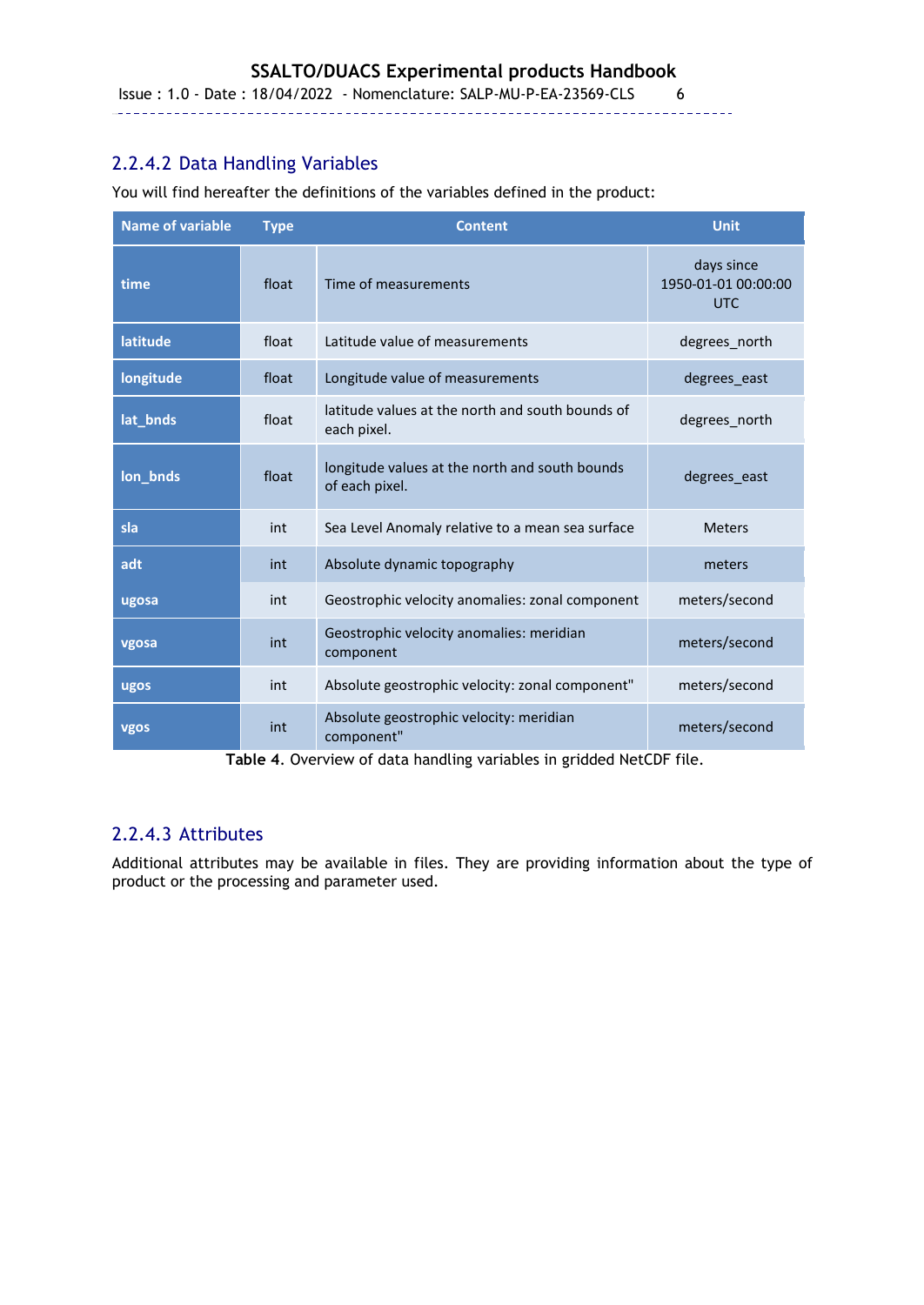Issue : 1.0 - Date : 18/04/2022 - Nomenclature: SALP-MU-P-EA-23569-CLS 7

---------

### <span id="page-10-0"></span>**3 Products accessibility**

The products are available via the authenticated **Aviso+ FTP (online products)**:

- o You first need to register via the Aviso+ web portal and sign the License Agreement: <https://www.aviso.altimetry.fr/en/data/data-access/registration-form.html>
- o You have to choose the product **"Ssalto/Duacs Experimental products: along-track and gridded Sea Level Heights and velocities"** in the list of products

A login /Password will be provided via email with all the necessary information to access the products.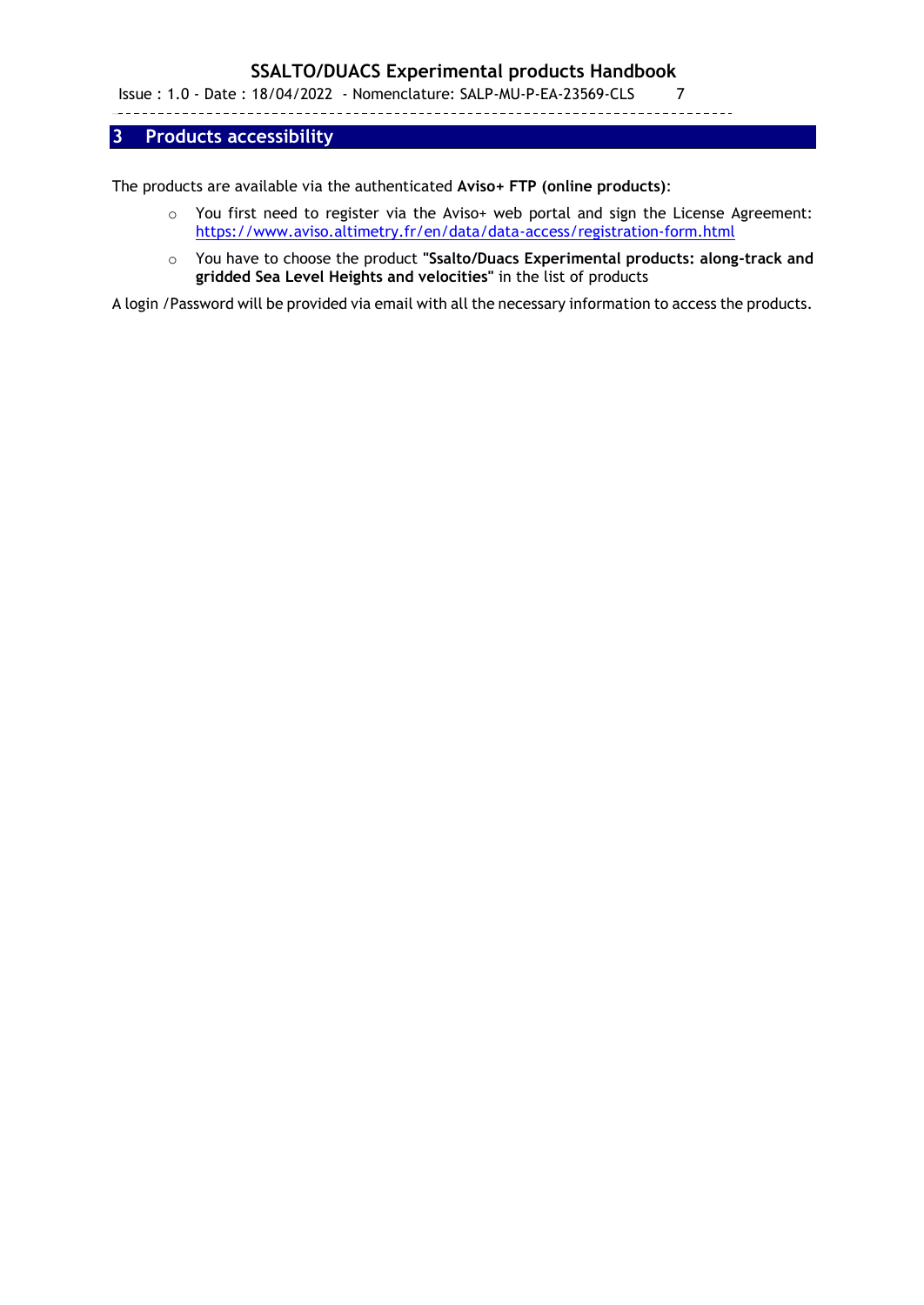Issue : 1.0 - Date : 18/04/2022 - Nomenclature: SALP-MU-P-EA-23569-CLS 8

---------

<span id="page-11-0"></span>**4 Contacts**

For more information, please contact:

Aviso+ User Services CLS 11 rue Hermès Parc Technologique du canal 31520 Ramonville Cedex France E-mail: aviso@altimetry.fr On Internet:<https://www.aviso.altimetry.fr/>

The user service is also interested in user feedbacks; questions, comments, proposals, requests are much welcome.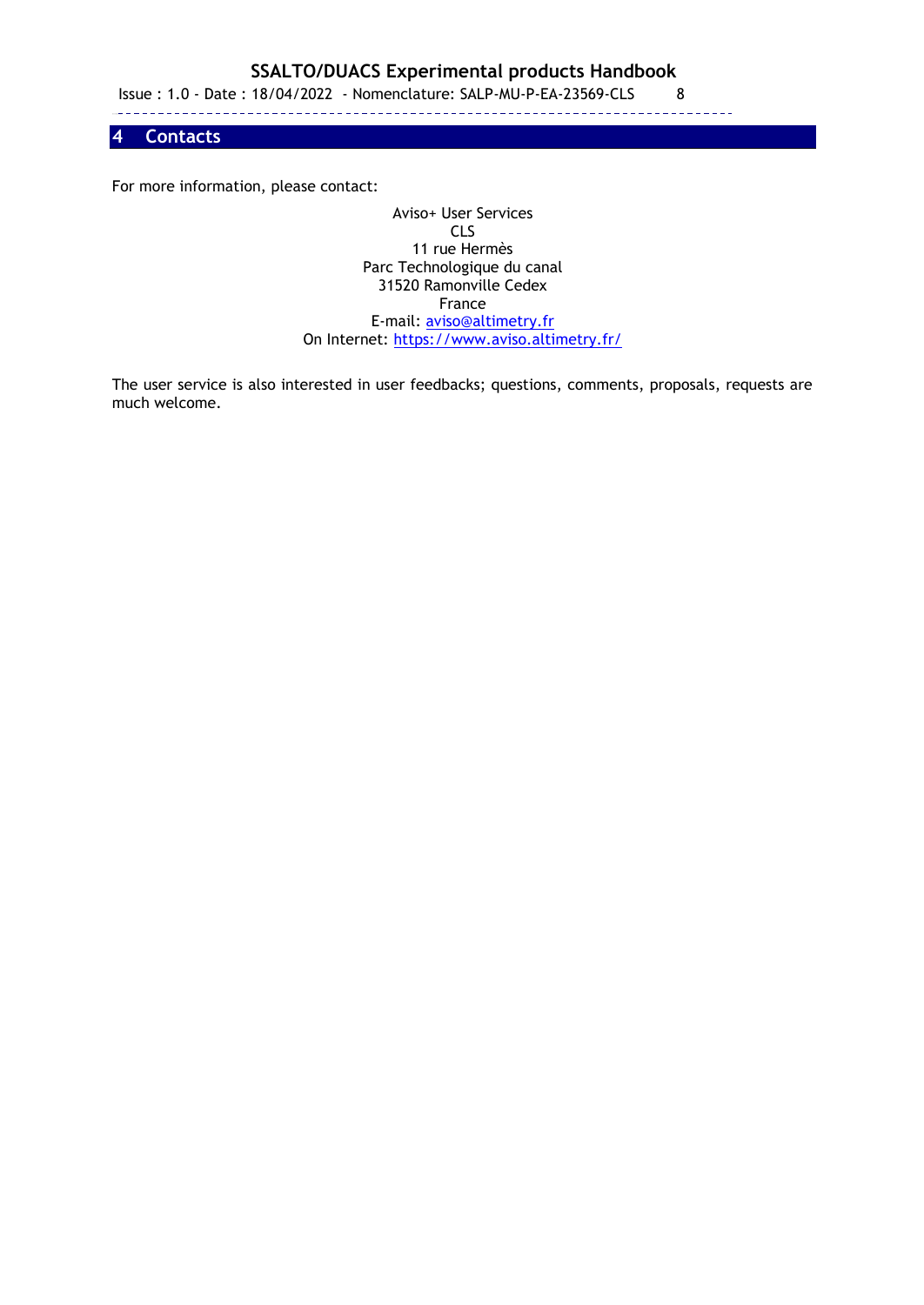Issue : 1.0 - Date : 18/04/2022 - Nomenclature: SALP-MU-P-EA-23569-CLS 9

---------

<span id="page-12-0"></span>**5 Examples of files**

## <span id="page-12-1"></span>**5.1 Gridded Sea Level Anomalies computed with Multiscale Interpolation combining altimetry and drifters**

```
netcdf dt_global_allsat_phy_l4_20190703 {
dimensions:
     time = 1;
      latitude = 1702 ;
      longitude = 3600 ;
     bounds = 2;
variables:
      int sla(time, latitude, longitude) ;
           sla:_FillValue = -2147483647 ;
           sla:coordinates = "longitude latitude" ;
           sla:grid_mapping = "crs" ;
          sla: long name = "Sea level anomaly" ;
           sla:standard_name = "sea_surface_height_above_sea_level" ;
           sla:units = "m" ;
           sla:scale_factor = 0.0001 ;
      int ugosa(time, latitude, longitude) ;
           ugosa:_FillValue = -2147483647 ;
           ugosa:coordinates = "longitude latitude" ;
           ugosa:grid_mapping = "crs" ;
           ugosa:long_name = "Geostrophic velocity anomalies: zonal component" ;
           ugosa:standard_name = 
"surface_geostrophic_eastward_sea_water_velocity_assuming_sea_level_for_geoid" ;
           ugosa:units = "m" ;
           ugosa:scale_factor = 0.0001 ;
      int vgosa(time, latitude, longitude) ;
           vgosa:_FillValue = -2147483647 ;
           vgosa:coordinates = "longitude latitude" ;
           vgosa:grid_mapping = "crs" ;
           vgosa:long_name = "Geostrophic velocity anomalies: meridional component" ;
           vgosa:standard_name = 
"surface_geostrophic_northward_sea_water_velocity_assuming_sea_level_for_geoid" ;
           vgosa:units = "m" ;
           vgosa:scale_factor = 0.0001 ;
      int adt(time, latitude, longitude) ;
           adt:_FillValue = -2147483647 ;
           adt:coordinates = "longitude latitude" ;
           adt:grid_mapping = "crs" ;
           adt:long_name = "Absolute dynamic topography" ;
           adt:standard_name = "sea_surface_height_above_sea_level" ;
          ad:units = "m" ;
           adt:scale_factor = 0.0001 ;
      int ugos(time, latitude, longitude) ;
           ugos:_FillValue = -2147483647 ;
           ugos:coordinates = "longitude latitude" ;
           ugos:grid_mapping = "crs" ;
           ugos:long_name = "Absolute geostrophic velocity: zonal component" ;
           ugos:standard_name = "surface_geostrophic_eastward_sea_water_velocity" ;
           ugos:units = "m" ;
           ugos:scale_factor = 0.0001 ;
      int vgos(time, latitude, longitude) ;
           vgos:_FillValue = -2147483647 ;
```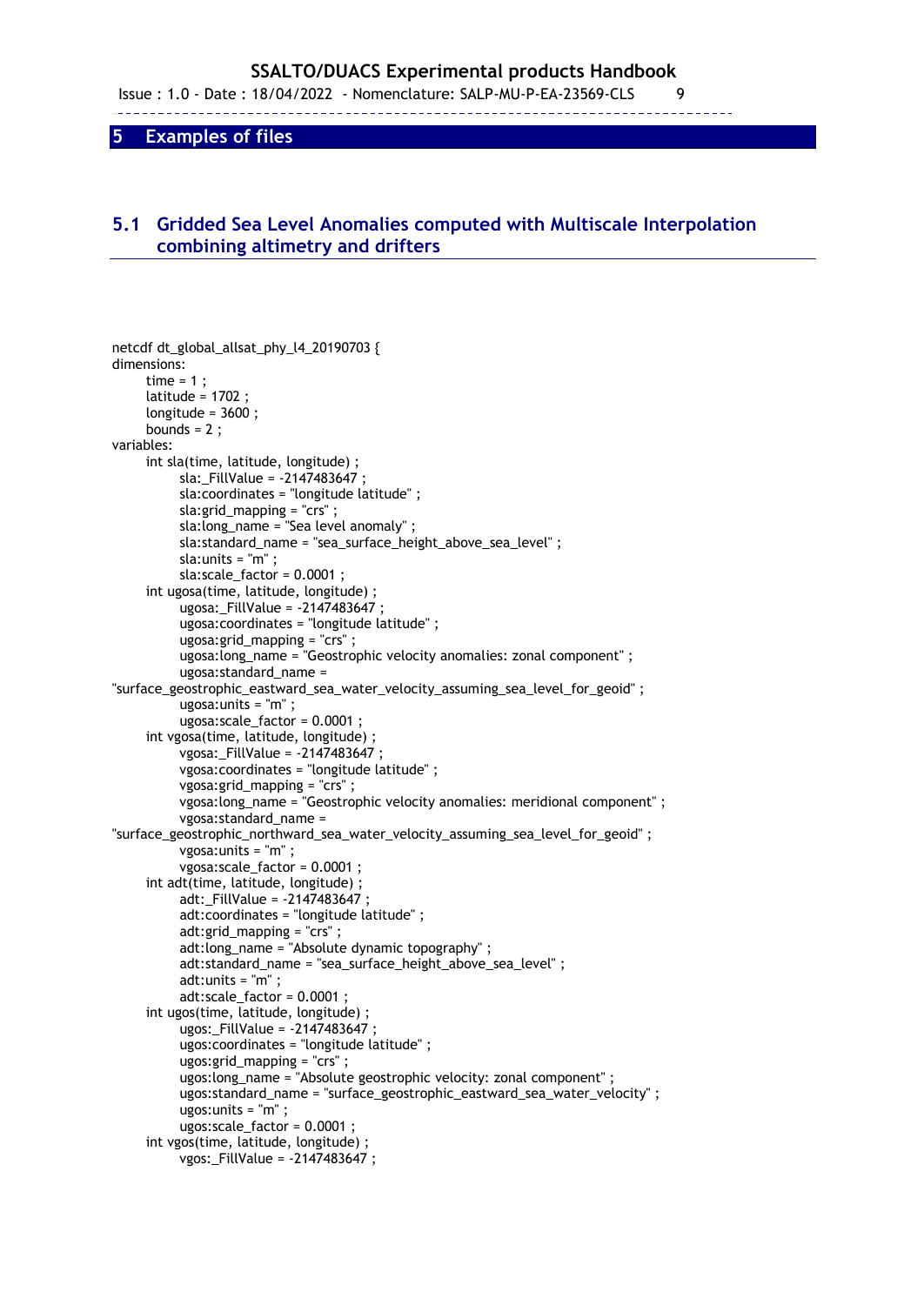## Issue : 1.0 - Date : 18/04/2022 - Nomenclature: SALP-MU-P-EA-23569-CLS 10

-------- vgos:coordinates = "longitude latitude" ; vgos:grid\_mapping = "crs" ; vgos: long\_name = "Absolute geostrophic velocity: meridional component" ; vgos:standard\_name = "surface\_geostrophic\_northward\_sea\_water\_velocity" ; vgos:units = "m" ; vgos:scale\_factor = 0.0001 ; float latitude(latitude) ; latitude:\_FillValue = NaNf ; latitude:axis = "Y" ; latitude:long\_name = "Latitude" ; latitude:standard\_name = "latitude" ; latitude:units = "degrees\_north" ; latitude:valid\_max = 90. ; latitude:valid\_min = -80.1 ; latitude:bounds = "latitude\_bounds" ; float longitude(longitude) ; longitude:\_FillValue = NaNf ; longitude:axis = "X" ; longitude:long\_name = "Longitude" ; longitude:standard\_name = "longitude" ; longitude:units = "degrees\_east" ; longitude:valid\_max = 359.9 ; longitude:valid\_min = 0. ; longitude:bounds = "longitude\_bounds" ; double time(time) ; time:\_FillValue = NaN ; time:units = "days since 1950-01-01 00:00:00" ; time:calendar = "gregorian" ; time:axis = "T" ; time:standard\_name = "time" ; float longitude\_bounds(longitude, bounds) ; longitude\_bounds: FillValue = NaNf ; float latitude\_bounds(latitude, bounds) ; latitude\_bounds:\_FillValue = NaNf ; // global attributes: :description = " Miost analysis " ; :Conventions = "CF-1.6" ; :Metadata\_Conventions = "Unidata Dataset Discovery v1.0" ; :cdm\_data\_type = "Grid" ; :comment = "Sea Surface Height measured by Altimetry and insitu platform (drifters) and derived variables" ; :contact = "" ; :creator\_email = "" ; : creator\_name =  $\overline{\phantom{a}}$  ; :creator\_url = "https://www.aviso.altimetry.fr/en/home.html" ; :date\_created = "2022-02-16T17:17:19Z" ; :date\_issued = "2022-02-16T17:17:19Z" ; :date\_modified = "2022-02-16T17:17:19Z" ; :geospatial\_lat\_max = 90. ; :geospatial\_lat\_min = -80.1 ; :geospatial\_lat\_resolution = 0.1 ; :geospatial\_lat\_units = "degrees\_north" ; :geospatial\_lon\_max = 359.9 ; :geospatial\_lon\_min = 0. ; :geospatial\_lon\_resolution = 0.1 ; :geospatial\_lon\_units = "degrees\_east" ; :geospatial\_vertical\_max = 0. ; :geospatial\_vertical\_min = 0. ; :geospatial\_vertical\_positive = "down" ; :geospatial\_vertical\_resolution = "point" ; :geospatial\_vertical\_units = "m" ; :history = "2022-02-16T17:17:19Z: Creation" ; :institution = "CLS, CNES" ; :keywords = "Oceans > Ocean Topography > Sea Surface Height" ;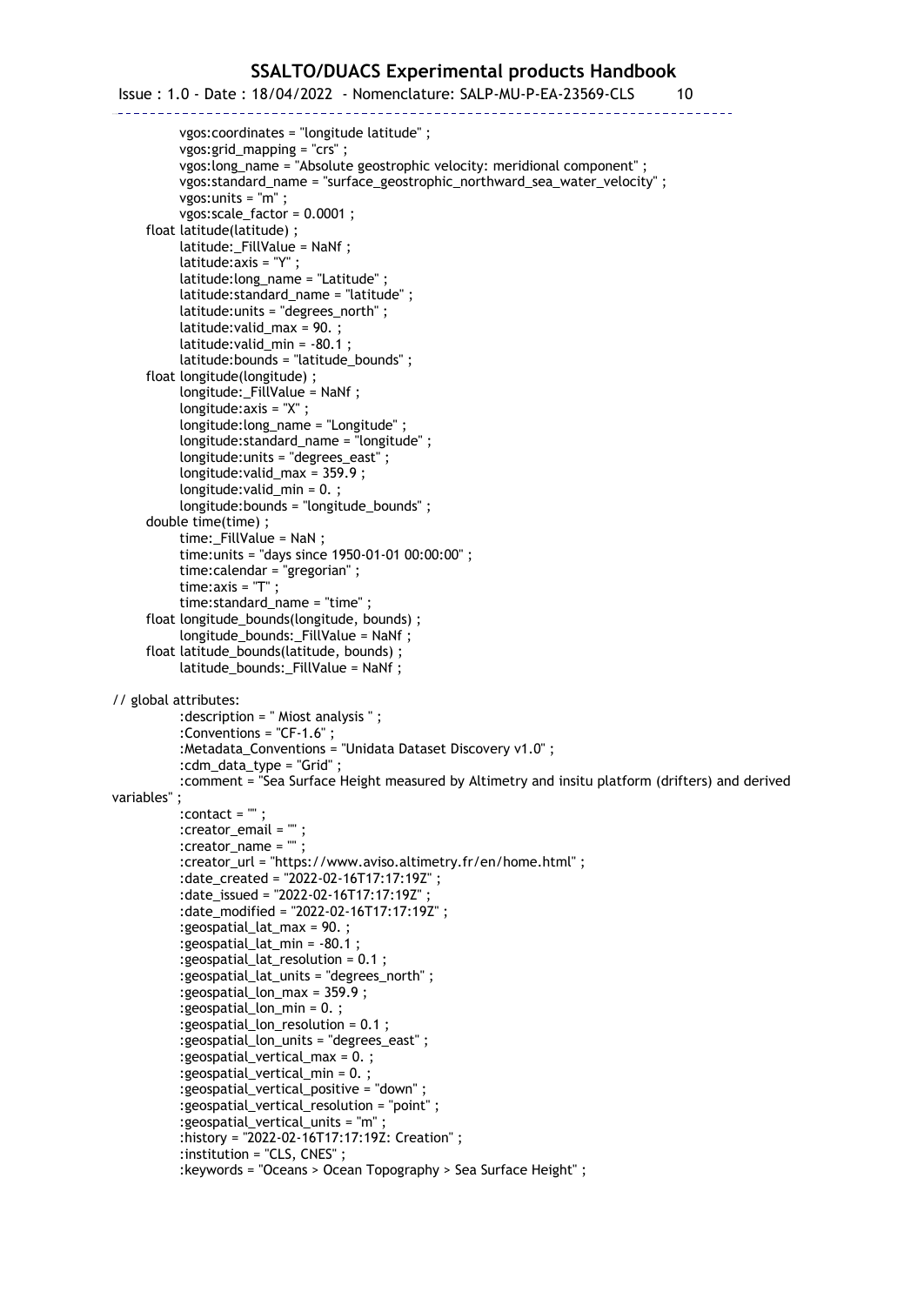Issue : 1.0 - Date : 18/04/2022 - Nomenclature: SALP-MU-P-EA-23569-CLS 11  $- - - - - -$ 

:keywords\_vocabulary = "NetCDF COARDS Climate and Forecast Standard Names" ;

:license = "" ;

 :platform = "Altika Drifting Phase, Cryosat-2, Haiyang-2A, Haiyang-2A Geodetic Phase, OSTM/Jason-2, Sentinel-3A, AOML" ;

:processing\_level = "L4" ;

---------

:product\_version = "vDec2021" ;

:project = "DUACS R&D" ;

:references = "https://www.aviso.altimetry.fr/en/home.html" ;

:software\_version = "v2021.CNES" ;

:source = "Altimetry measurements" ;

 :ssalto\_duacs\_comment = "The reference mission used for the altimeter inter-calibration processing is Topex/Poseidon between 1993-01-01 and 2002-04-23, Jason-1 between 2002-04-24 and 2008-10-18,

OSTM/Jason-2 between 2008-10-19 and 2016-06-25, Jason-3 since 2016-06-25." ;

 :standard\_name\_vocabulary = "NetCDF Climate and Forecast (CF) Metadata Convention Standard Name Table v37" ;

 :summary = "Experimental SSALTO/DUACS Delayed-Time Level-4 sea surface height and derived variables measured by multi-satellite altimetry observations over Global Ocean." ;

:time\_coverage\_duration = "P1D" ;

:time\_coverage\_end = "2019-07-03T12:00:00Z" ;

:time\_coverage\_resolution = "P1D" ;

:time\_coverage\_start = "2019-07-03T12:00:00Z" ;

 :title = "DT merged all satellites Global Ocean Gridded Experimental SSALTO/DUACS Sea Surface Height L4 product and derived variables" ;

:coordinates = "latitude\_bounds longitude\_bounds" ;